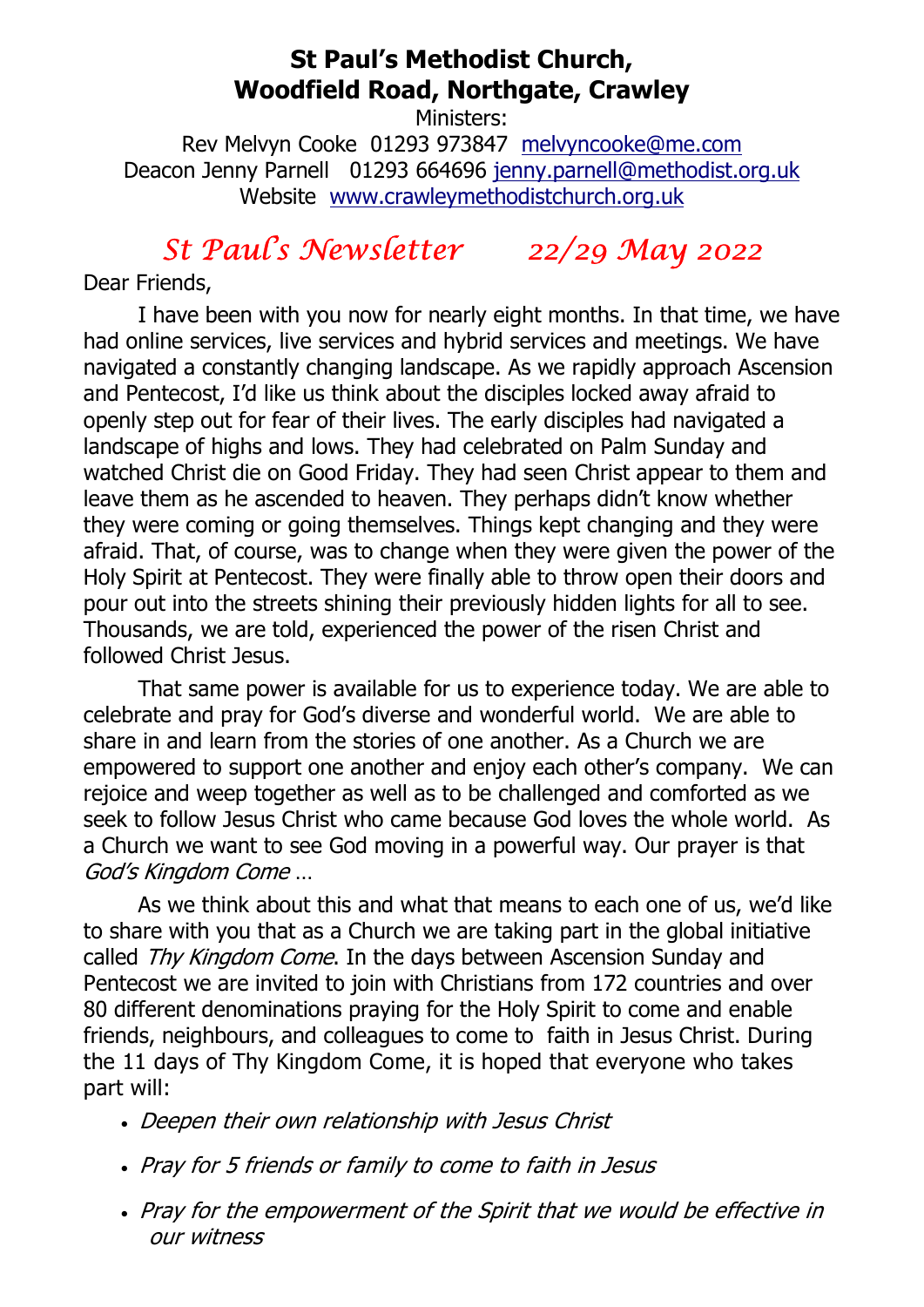"In praying 'Thy Kingdom Come' we all commit to playing our part in the renewal of the nations and the transformation of communities."

Archbishop Justin Welby

The prayer table in our welcome hall will help focus our prayers and resources will be available to help us to participate fully at Church as well as at home. We hope that you will find this a powerful and worthwhile time and that we are able to let our lights shine in the darkness.

Every blessing, Jenny

# Worship at St Paul's

Sunday 22 May 10:30am NB No service at St Paul's. We are joining a united Communion service at Redhill Methodist Church with Rev Gillian and Deacon Jenny.

Sunday 29 May 10:30am Worship with Deacon Jenny Parnell NOTE this service will not be livestreamed

Sunday 5 June 10:30am Communion with Rev Gillian Baalham

Sunday 12 June 10:30am Worship with Deacon Jenny Parnell

Unless otherwise stated, services are streamed on Facebook with videos available later

# Fellowship at St Paul's

Tuesday Fellowship meets each week at 8.00pm via Zoom. All welcome. For the Zoom link contact Carol Ofield or email ask.stpauls@gmail.com

Wednesday Fellowship weekly, 11am at St Paul's. Everyone is welcome.

25 May No meeting

- 1 June Bible study on 1 Peter 4-5
- **8 June** A visit from Rev Sue Conroy

# For kids and young people

#### King's Kids 10:30am every Sunday

Young People's Singing Group meets on Friday evenings in term time, primary aged children from 6.30-7.00, secondary aged from 7.00-7.45.

#### In your prayers

**Pray for** refugees fleeing from war, violence and poverty and for the people of Ukraine.

**Pray for** all who are feeling the effects of the rising costs of living. Pray for all agencies and individuals working to support them.

**Continue to pray for** all you know who are in need of our prayers. Please send prayer requests to ask.stpauls@gmail.com and remember to obtain the permission of the person to be named

#### Sad news

We have heard that Olive Smith, a one-time member of St Paul's, has died. The funeral will be in the Memorial Chapel at Crawley Crematorium at 3:30pm on Monday 30th May. The service will be conducted by Rev Sue Conroy as requested by Olive.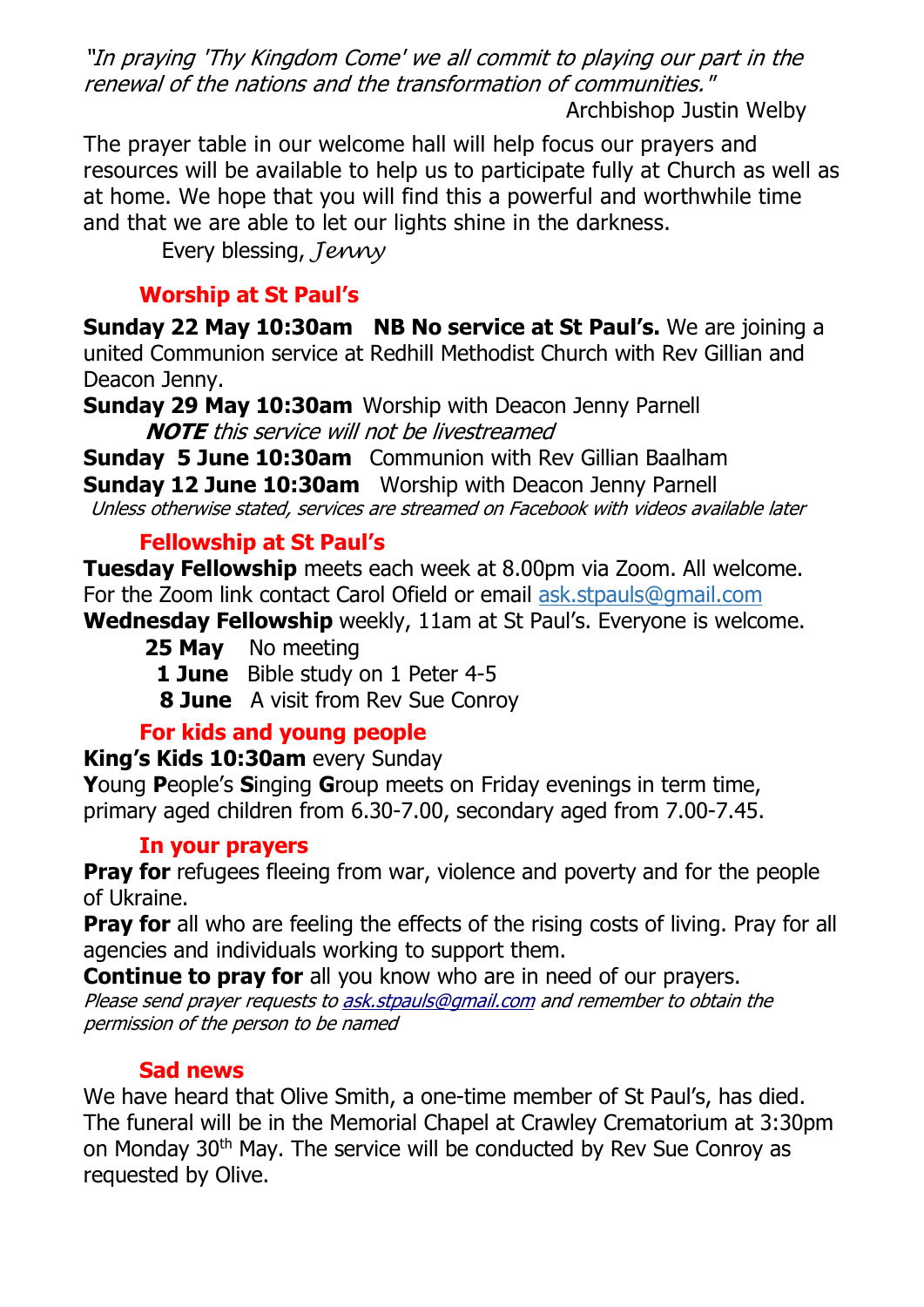#### Loaves and Fishes will be closed

Monday 23<sup>rd</sup> May School half-term week, Mon  $30<sup>th</sup>$  May – Thursday 2 June



#### News from the Roberts family

Ann Brown has permission to send us this update: Following a case conference, Neil Roberts, a member of St Paul's who is in residential care, has been granted funds for rehabilitation. He is now able to sit in a chair and sometimes is taken down to the sitting room in his wheelchair but this care home is not suitable for his age. Please continue to pray for him and his parents, David and Margaret.

### Christian Aid Week

 Thanks to all who supported the plant sale. If you didn't get there, you can still donate in church for the next couple of weeks using the Christian Aid gift envelopes, or you can donate in our e-envelope, as we used successfully last year - here is the link. https://tinyurl.com/yckss2up Thank you for your support,  $Ruth$  Lewis

#### A sad farewell and a date for your diary

 You probably know that Rev Melvyn Cooke, St Paul's minister and Circuit Superintendent, retires at the end of July. This notice has been received from the Circuit Stewards:

 There will be a Circuit service at Trinity Methodist Church, East Grinstead on 24th July 2022 at 6.00pm as we say farewell to Rev Melvyn Cooke after 8 years of ministry in the Circuit. He will also, in Methodist language, be 'sitting down' from active ministry and the Circuit stewards hope that as many as are able will wish to come to celebrate Melvyn's years of ministry with us and in the rest of Connexion. There will be some very Methodist 'tea and cakes' after the service so we can all have a time of fellowship and conversation together with Melvyn and Hazel as we wish them well for the future. We look forward to seeing you all on 24th July at 6.00pm.

#### Flower Festival at Horley – another diary date

 We are all invited to visit Horley Methodist Church's Flower Festival from Friday  $10^{th}$  – Sunday  $12^{th}$  June. It's open 10-4 on Friday and Saturday, and from 2-4pm on Sunday followed by Songs of Praise at 5pm. Admission is free and there will be a plant stall and refreshments.

#### Methodist statement on the political and economic crisis in Sri Lanka

 Sri Lanka is now experiencing the worst economic crisis since becoming independent in 1948. The government has insufficient foreign currency to import essentials such as food, petrol, cooking gas and medicines, so there are severe shortages. Waiting in queues has become normal, and the wait to purchase petrol can now be longer than 24 hours. However, rising inflation means that basic items have become too expensive for many people to